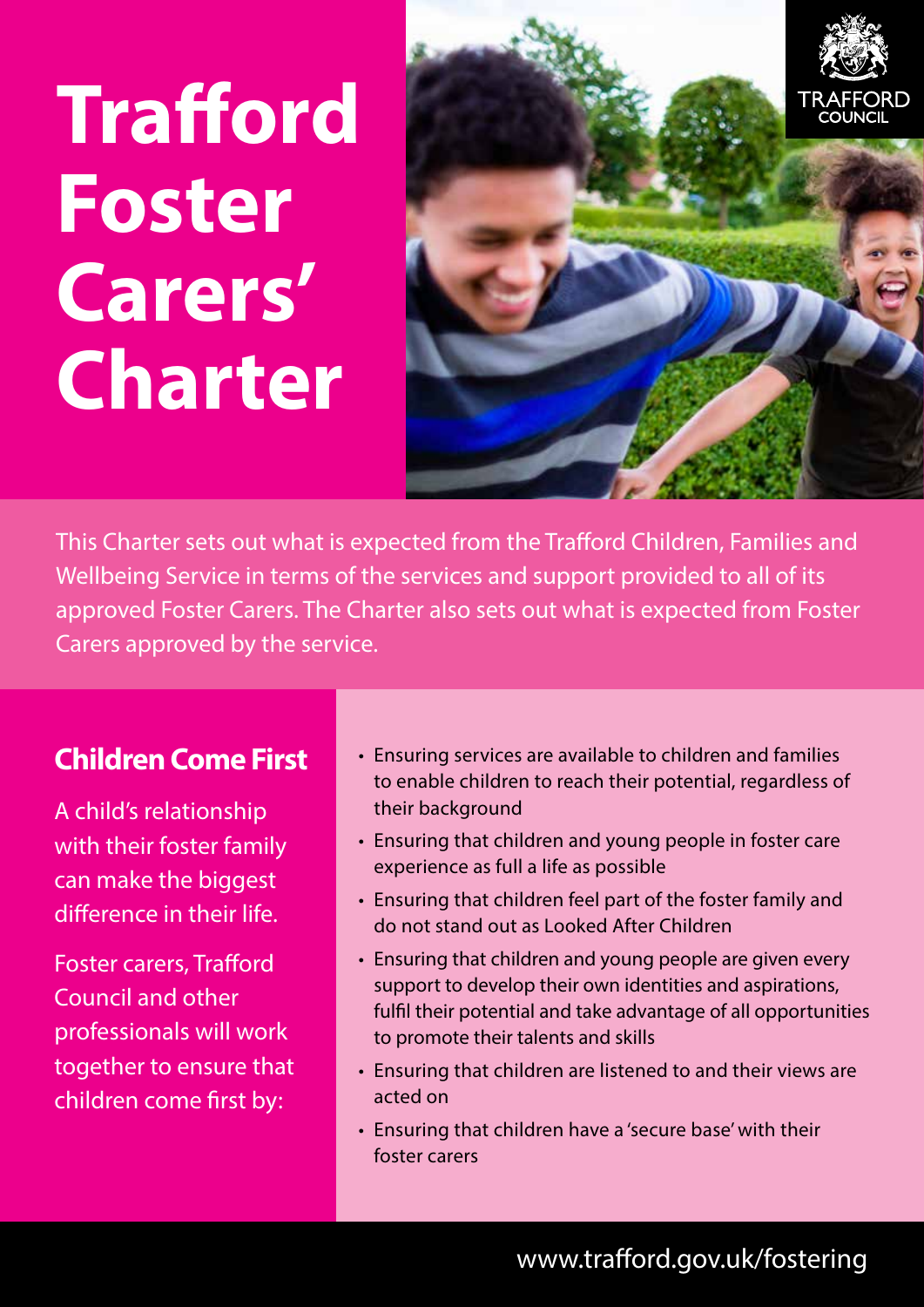# **To make this happen:**

#### **Family Placement Team's Responsibilities and Commitments:**

#### **Our Responsibilities:**

The aim of the Trafford Children, Families and Wellbeing Service is to provide services to children, young people and their families within a safe and secure foster care environment where this is required.

#### **Our Commitments:**

- • Provide the best quality **Placements and Matching**
- • Provide on-going **Support to foster carers** to enable them to provide therapeutic parenting and have appropriate short breaks from caring
- • Provide **Training and Development**
- • Provide **Involvement and Support around Decision Making**
- • Work in a **Professional and Respectful Partnership**
- • To **Operate in an Accountable and Open Fashion**





### **Foster Carers' Responsibilities and Commitments:**

#### **Our Responsibilities:**

As foster carers our aim is to provide a safe, healthy and nurturing environment for children and young people in care.

#### **Our Commitments: We will**

- • **Respect the child/young person** in our care
- • Be a **Positive Adult Role Model**
- • Provide **Stability, Care and an Opportunity for Development**
- • Be an **Advocate for all aspects of the Child's Development**
- • Work in **Partnership with Key Professionals**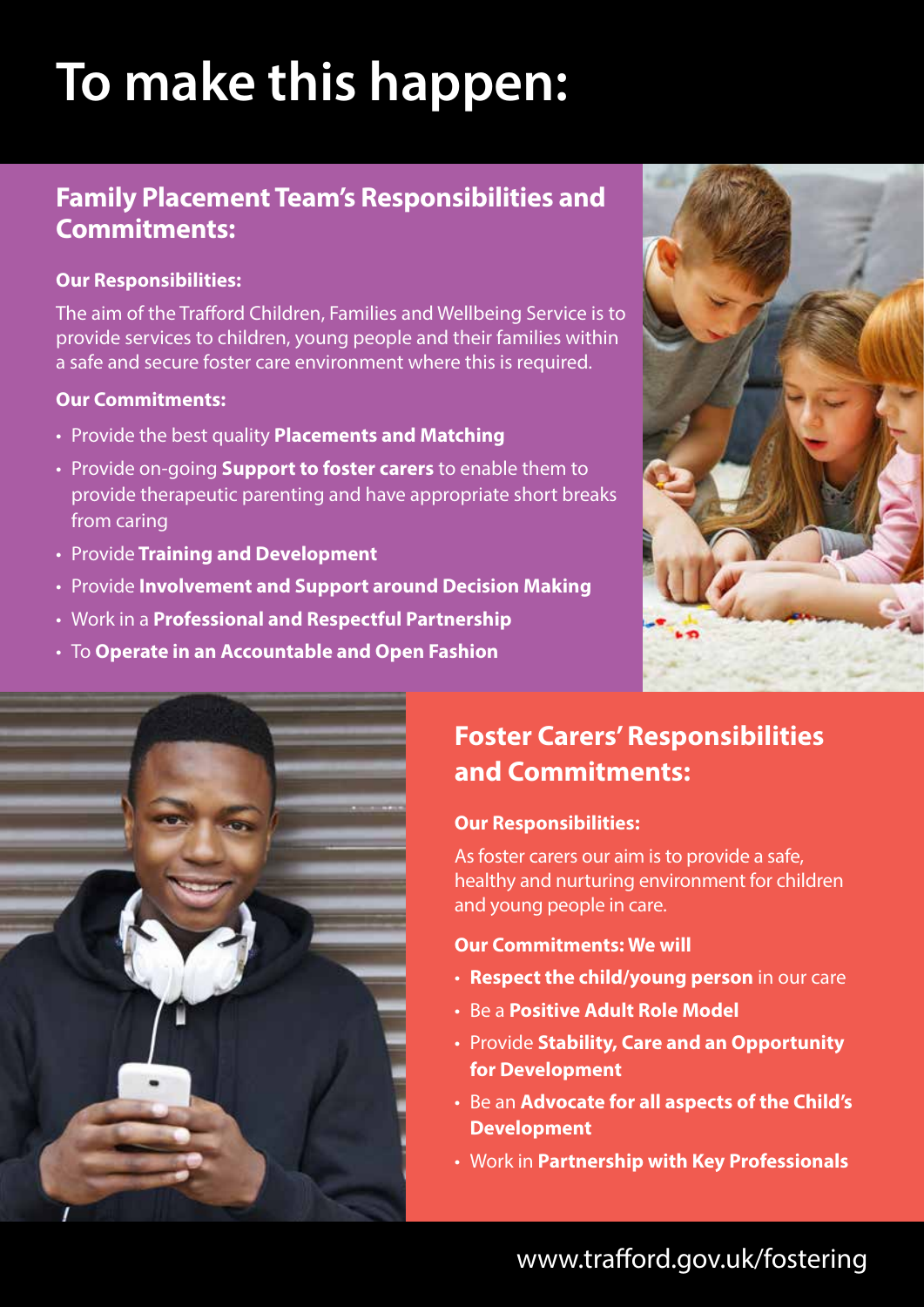# **What Trafford Foster Carers can expect from Trafford:**

#### **Placements Information and Matching**

The Trafford Children, Families and Wellbeing Service recognise that information is vital in order for appropriate matching and to enable foster carers to provide the best possible care and support. Trafford will therefore:

- Ensure all placements have gone through the relevant matching process
- Ensure that you have the correct and up to date Looked After Children documentation so that you can care for children safely and securely
- Make available relevant clear information with regards to all financial matters including allowances and fees



• Make available all relevant departmental policies and procedures



#### **Individual Support**

In Trafford we recognise that the role of a foster carer can be a challenging one and we understand that timely support can make a positive difference to your Fostering experience. Trafford will ensure that:

- All carers will have their own allocated Supervising Social Worker who will provide high quality supervision on a quarterly basis and advocate for you when required
- We respond positively to requests for additional support in a timely manner via a variety of methods of contact
- We provide opportunities to attend foster care support groups on a monthly basis
- We will provide honest and open feedback
- We provide fees and allowances that are competitive and that are paid on time
- We provide equipment as and when required (when assessed as a need)
- We will support placements that come under particular pressure ensuring placement stability by enabling you to get additional support where identified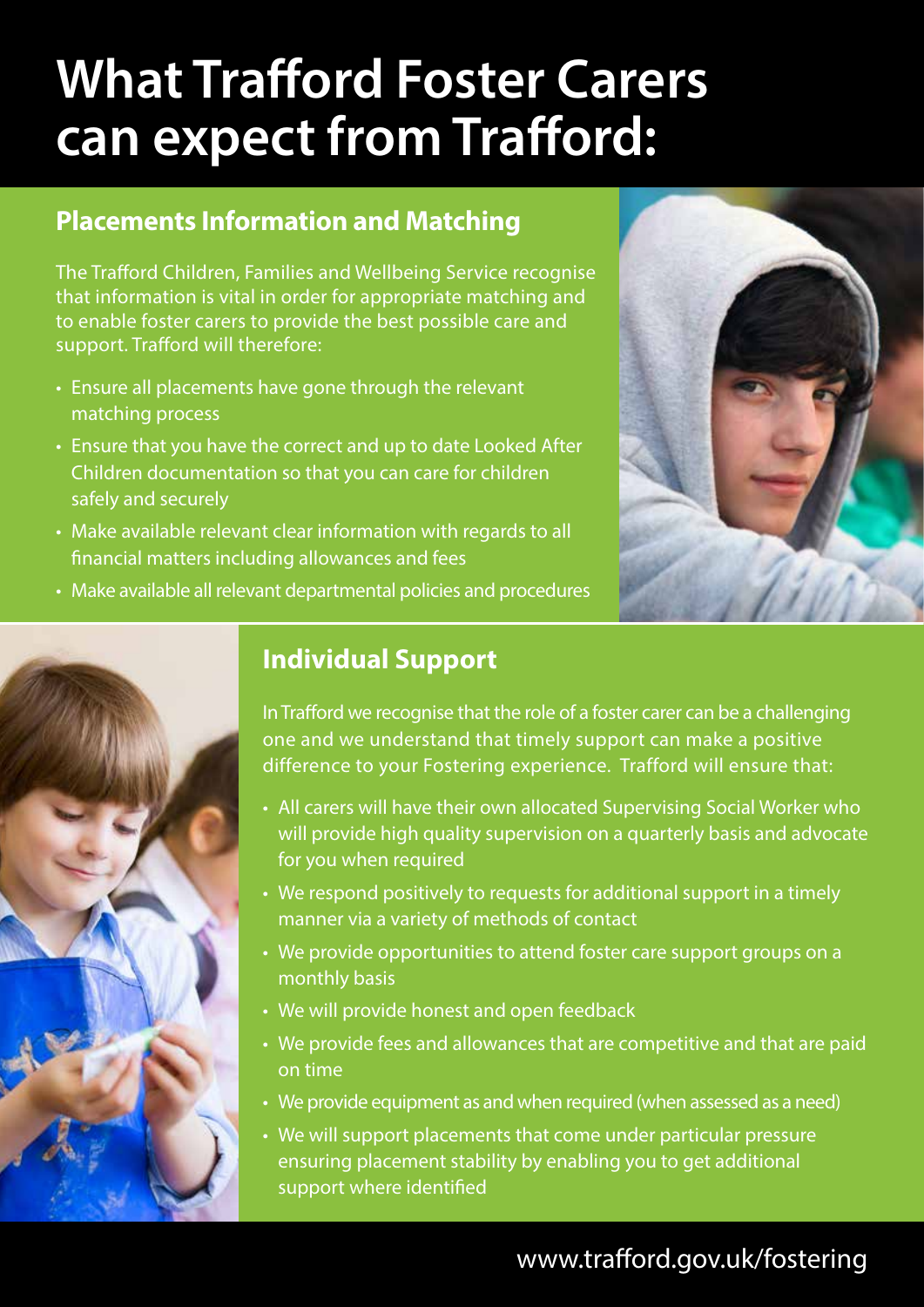#### **Training and Development**

Trafford Children, Families and Wellbeing Service believe that you should have access to training and development opportunities throughout your careers. We will support you to develop your skills and knowledge as a foster carer so that you can provide the best care for children placed with you. We will:

- Run **at least** three Skills to Foster training courses for fostering applicants each year. We can also access Skills to Foster training in neighbouring local authorities to ensure applicants do not experience delay in starting the initial training
- Work in partnership to develop your individual, personal and professional development. This would be developed through your regular formal supervision and reviews
- Provide you with a flexible training programme that will enable you to meet the needs of the child(ren) you care for and in line with statutory requirements for foster carers
- Provide you with other development opportunities which make the best use of your skills and expertise, such as mentoring or providing training or support
- Acknowledge the commitment shown by carers towards their own development through the payment for skills scheme



#### **Involvement and Support around Decision Making**

Trafford Children, Families and Wellbeing Service recognise that as Foster carers you must have a say in the decision making regarding the children in your care. We believe that an open and honest relationship is integral to this. We will:

- Ensure that a pre placement meeting takes place prior to any formal placement being made (except in emergency situations where the meeting will take place as soon as possible i.e. within 72 hours) and that your views are recorded accordingly in the child's plan
- Ensure that you have written confirmation of your delegated responsibilities and that wherever possible, you are able to make everyday decisions about the child/children in your care
- Provide professional supervision and access to support/focus groups
- Ensure that we consult you on matters relating to your role and responsibilities
- Provide opportunities for foster carers' representatives to meet with senior managers on a regular basis and for the outcomes of these meetings to be circulated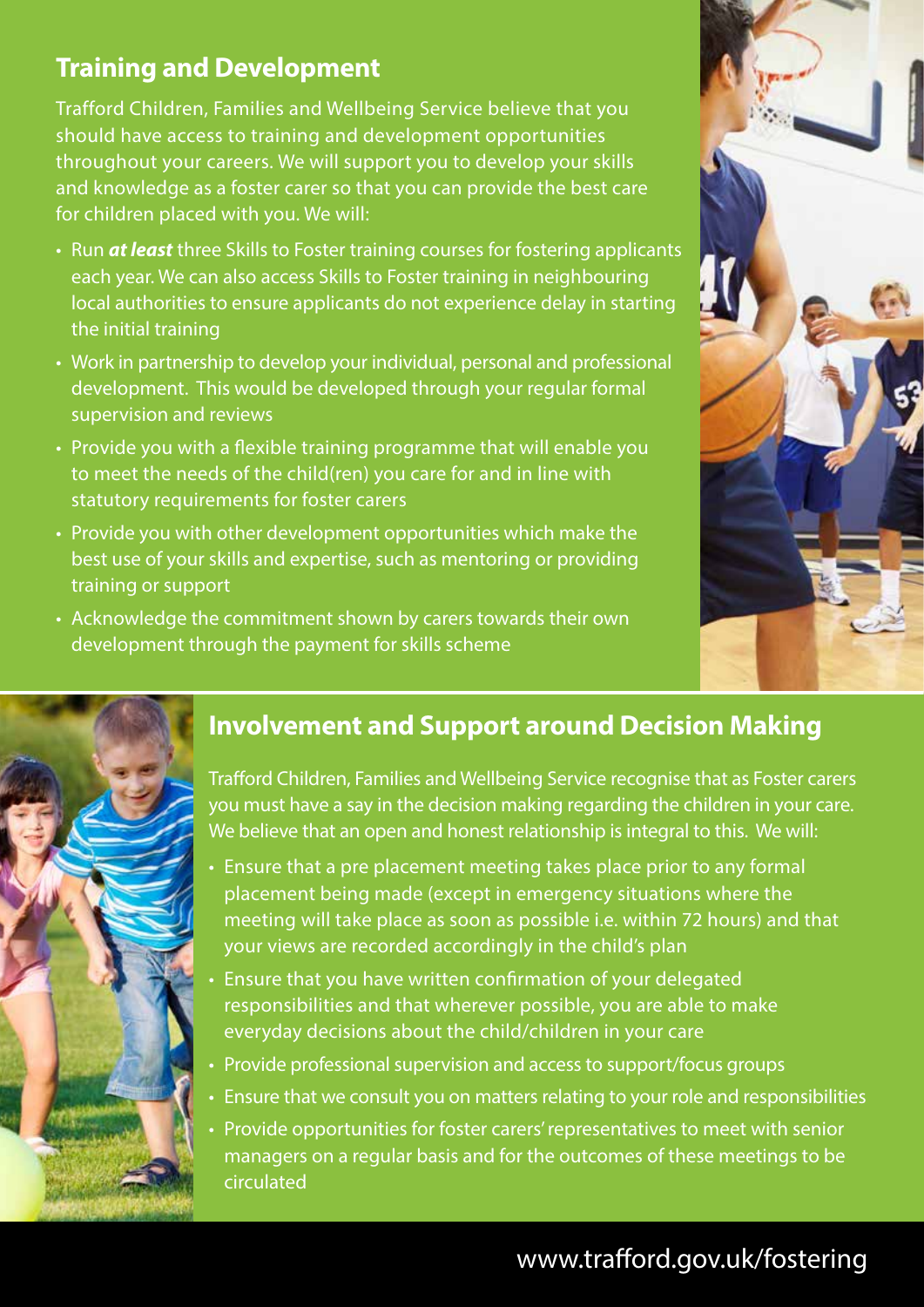#### **Professional and Respectful Partnership**

Trafford Children, Families and Wellbeing Service recognise that you have the skills to make a difference to the everyday lives of children in care. As a team we will:

- Ensure that your skills are valued
- Respect confidentiality
- Treat you with respect and without discrimination as a professional who understands the care needs of the children in your care
- Ensure that the service we provide meets the statutory guidance, regulations and standards
- Recognise the wealth of knowledge carers possess about the children and take this into account when care planning and decision making
- Ensure any complaints are taken seriously and are dealt with fairly and promptly





#### **Operate in an Accountable and Open Fashion**

Trafford Children, Families and Wellbeing Service recognise that you have a right to be treated to a fair service. As a team we will:

- • Consult with you at every opportunity
- Provide a framework for support
- Provide a clear procedure in respect of allegations, complaints and compliments, and adhere to relevant timescales
- Listen to you with sensitivity and have an understanding of your feelings acknowledging your emotional involvement
- Inform you of any decisions made in a prompt manner
- Consult you and seek your views
- Provide you with access to independent support should you require it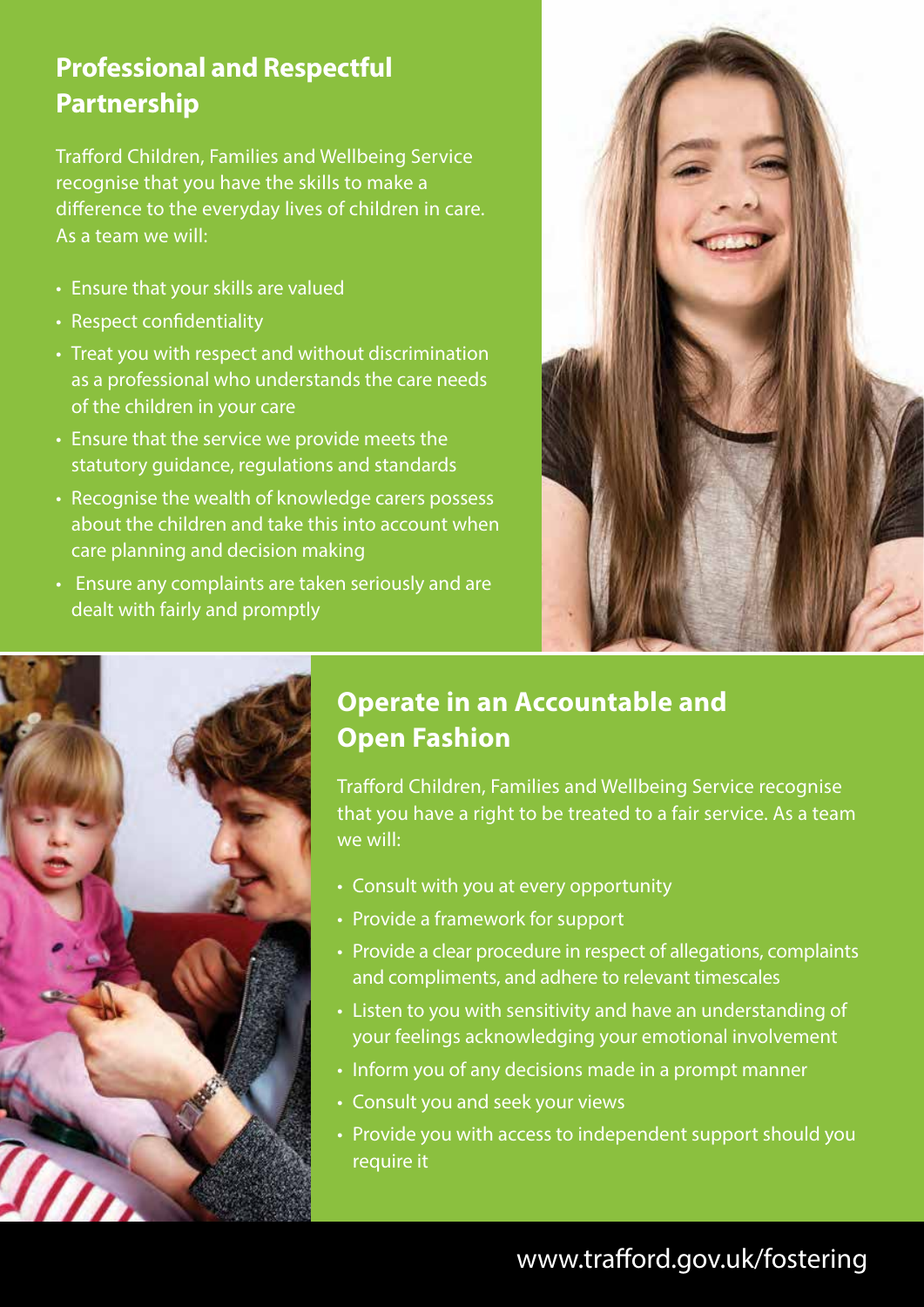# **What the Family Placement Team can expect from Foster Carers:**

#### **Respect for the child/young person**

As foster carers we will demonstrate that every child should be supported in achieving their individual needs: We will:

- Develop a meaningful relationship with the child
- Show a willingness to work with birth parents, wider family and people significant in the child's life
- Be committed to the children placed in our care
- Respect the children's wishes and feelings





#### **Be a Positive Adult Role Model**

As foster carers we will always act as a positive adult role model for the children in our care: We will:

- Set positive examples by promoting appropriate values, attitudes, and behaviours
- Develop a meaningful relationship with the children promoting a positive experience of family life and a 'secure base'
- Ensure that every child is safeguarded and treated fairly
- Promote contact with their birth family or identified others
- Be open and honest with the children in our care